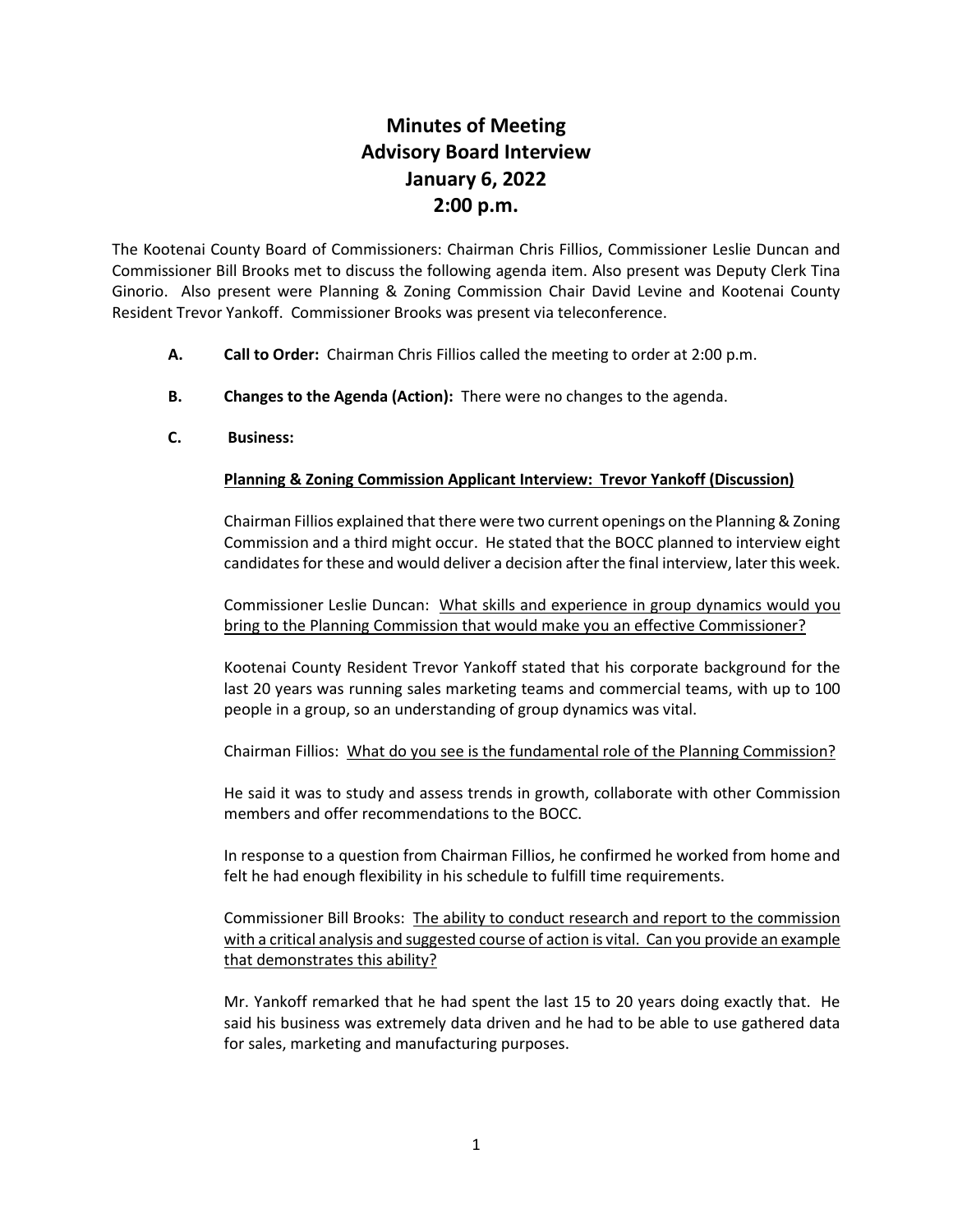Commissioner Duncan: Planning Commissioners are obligated to represent the entire county rather than any particular geographic region or neighborhood area. Can you provide an example that demonstrates your ability to represent the welfare or well-being of the general public?

He said he had two boys go through the local schools, so he spent time as a volunteer in the system, as a coach and in booster clubs.

Commissioner Brooks: An effective Planning Commission requires members from all walks of life to ensure that the entire community is well represented. Would you share why you believe your background or experience would be a helpful addition to the Commission?

Mr. Yankoff commented that his family had been in the County for 20 years. He said his wife had been a teacher and they both had spent time in different schools helping out in different ways. He said they had also been involved with their church, serving the community in that area.

Chairman Fillios: Effective Planning Commissioners have certain common traits such as the ability to: express oneself clearly and concisely in public; listen to opposing views and still keep a clear focus on where the real public interest lies (objectivity); keep an open mind to new issues; define what's really at issue on any matter; take the long view; and assemble information and use it to make meaningful recommendations. Can you give us an example of a useful trait you would bring to the Commission?

He said he liked to think of himself as fairly diplomatic; he had worked in teams many times. He remarked that these characteristics had all been required of him constantly during his career.

Commissioner Duncan: Why are you applying for the Planning & Zoning Commission?

Mr. Yankoff said he became aware of the needs created by the growth of the community and wanted to offer his help. He added that, now that his sons were grown, he had more time to devote to community service.

#### Chairman Fillios: What are the biggest issues Kootenai County is facing?

He said it was the rapid growth primarily, but acknowledged that there were probably many other things that only participation in the Commission would reveal.

## Commissioner Brooks: What are your thoughts regarding the balance between growth versus private property rights?

Mr. Yankoff responded that this was clearly a contentious issue and he felt that a diplomatic approach was necessary. He said he would tend to err on the side of caution and be slow to make a decision because it was such a sensitive topic.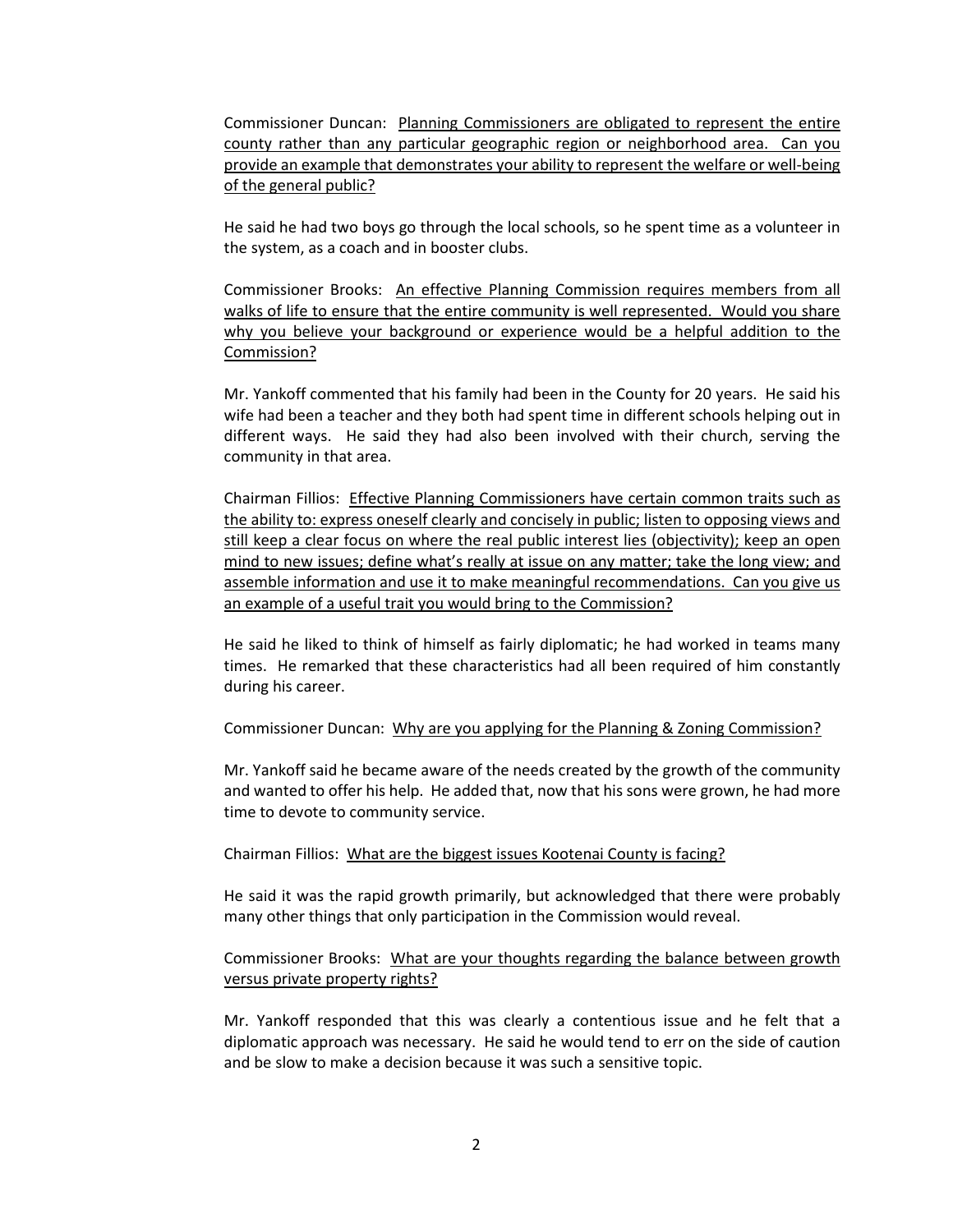Commissioner Duncan: What are your thoughts on the time it currently takes for building permits to be approved? It used to be two to three weeks; now it is about 3 months.

He said the longer times were to be expected due to the speed and extent of local growth, but he felt there might be other causes of which he was not yet aware.

### Chairman Fillios: Would you consider limiting the number of building permits issued?

Mr. Yankoff remarked that he would at least consider any possibility.

## Commissioner Brooks: What are your thoughts regarding preservation of open spaces in the community?

He said his first reaction to the question would be, "The more, the better." He commented that he knew it was not as easy as it sounded, but that the projects in town had turned out very well. He offered McEuen Park as an example.

### Chairman Fillios: Have you heard of Agenda 2021/2030?

Mr. Yankoff said he had heard of Agenda 2021 as a population reduction issue. He stated that it was an area of concern on which he had not yet fully made up his mind.

Chairman Fillios invited Mr. Yankoff to ask any questions he might have for the BOCC.

Mr. Yankoff asked what the Commissioners saw as the biggest issues facing the County right now.

Commissioner Brooks replied that the obvious answer was growth, but a less obvious issue was a tendency toward miscommunication about what the County did and what its role was.

Chairman Fillios agreed with Commissioner Brooks' two points. He said that the Board, in cooperation with Community Development Director David Callahan, was trying to find creative solutions to problems caused by rapid growth. He commented that he thought many people might not understand the BOCC's job; they confused the Board of County Commissioners with Legislators. He stated that Legislators passed laws, which determined what the Commissioners could or could not do, while the Commissioners dealt with administrative demands, finances, passing of resolutions and quasi-judicial duties mostly related to zoning changes.

Commissioner Duncan explained the interrelationship of the County and the cities in terms of planning and zoning. She stated that each city had its own planning department, so anything done at a County level only affected the residents of the unincorporated areas. She also explained how projects were allotted to members of the Commission, but said Planning & Zoning Commission Chair David Levine would be able to offer more details on that.